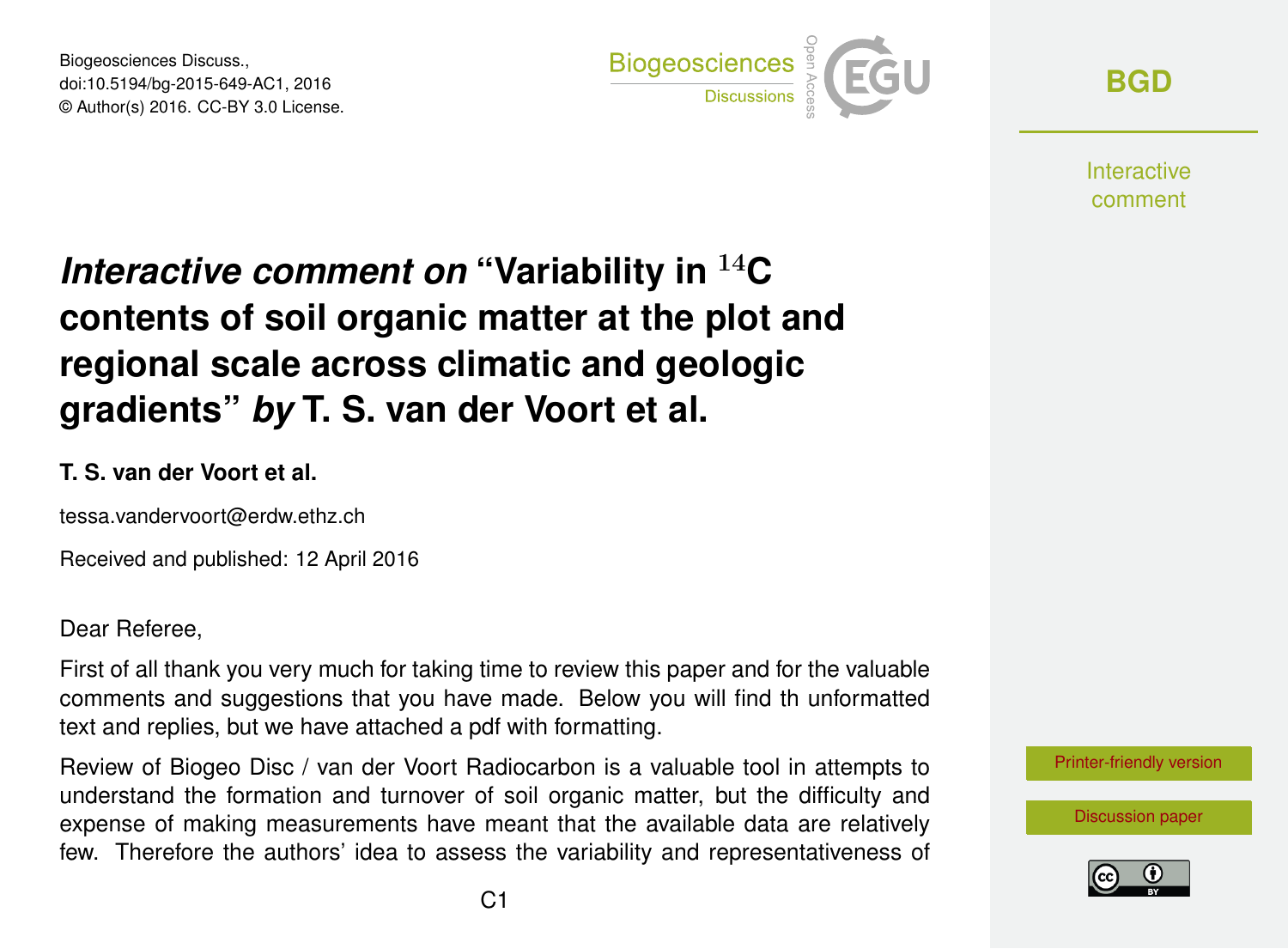14C measurements is welcome. Broadly, they conclude that there is not a great deal of spatial variation, so that depth variations in 14C are fairly consistent from site to site, and results already available have therefore been reasonably representative. I do not think this is at all a trivial conclusion – it is an important finding. My main criticism of the work is that the variable chosen to represent soil carbon was SOC concentration (%), which is not directly relevant to SOM turnover. Better would be SOC pool (g/m2), which is the natural relative of turnover rate. Therefore I suggest that either the authors justify the use of concentrations, or they reanalyse their results using C pools.

 $\rightarrow$  Thank you for the positive feedback  $\rightarrow$  We did not include the SOC pools originally because our bulk density (BD) estimates are not considered to be very precise (as they are based on single profiles taken proximally to the plot, see Walthert et al. 2002, 2003). However, based on this suggestion, we have incorporated available BD data and now values for SOC stocks have been incorporated in our statistical analysis (Table 5, 6). However, as the C stocks (gC/cm3) are the multiplication of C content (gC/g soil) with BD (g soil/cm3) and soil interval length, no new additional correlations emerge in our statistical analysis.

More minor comments: Line 21 Here the results for "topsoils" are claimed to have been reported. As far as I understand it by topsoil they mean the top of the mineral soil beneath the O (LF) layer. I question whether this really is topsoil in the sense of containing organic matter undergoing turnover and being intimately connected to ecosystem processes – in other words I reckon that the LF material is functionally important and should be counted as soil. If the authors do not agree, then some discussion would be welcome.

 $\rightarrow$  Indeed, by topsoil we mean the top of the mineral soil beneath the O(LF) layer. It is correct that the LF material is functionally important, and it was also incorporated in this paper, although it receives less focus than the mineral soil. It was measured in a number of locations (Fig. 3.) to get a better idea of variability. We calculated turnover for this layer (Table 2). We also did statistical analysis on it (Variability analysis in Table

### **[BGD](http://www.biogeosciences-discuss.net/)**

Interactive comment

[Printer-friendly version](http://www.biogeosciences-discuss.net/bg-2015-649/bg-2015-649-AC1-print.pdf)

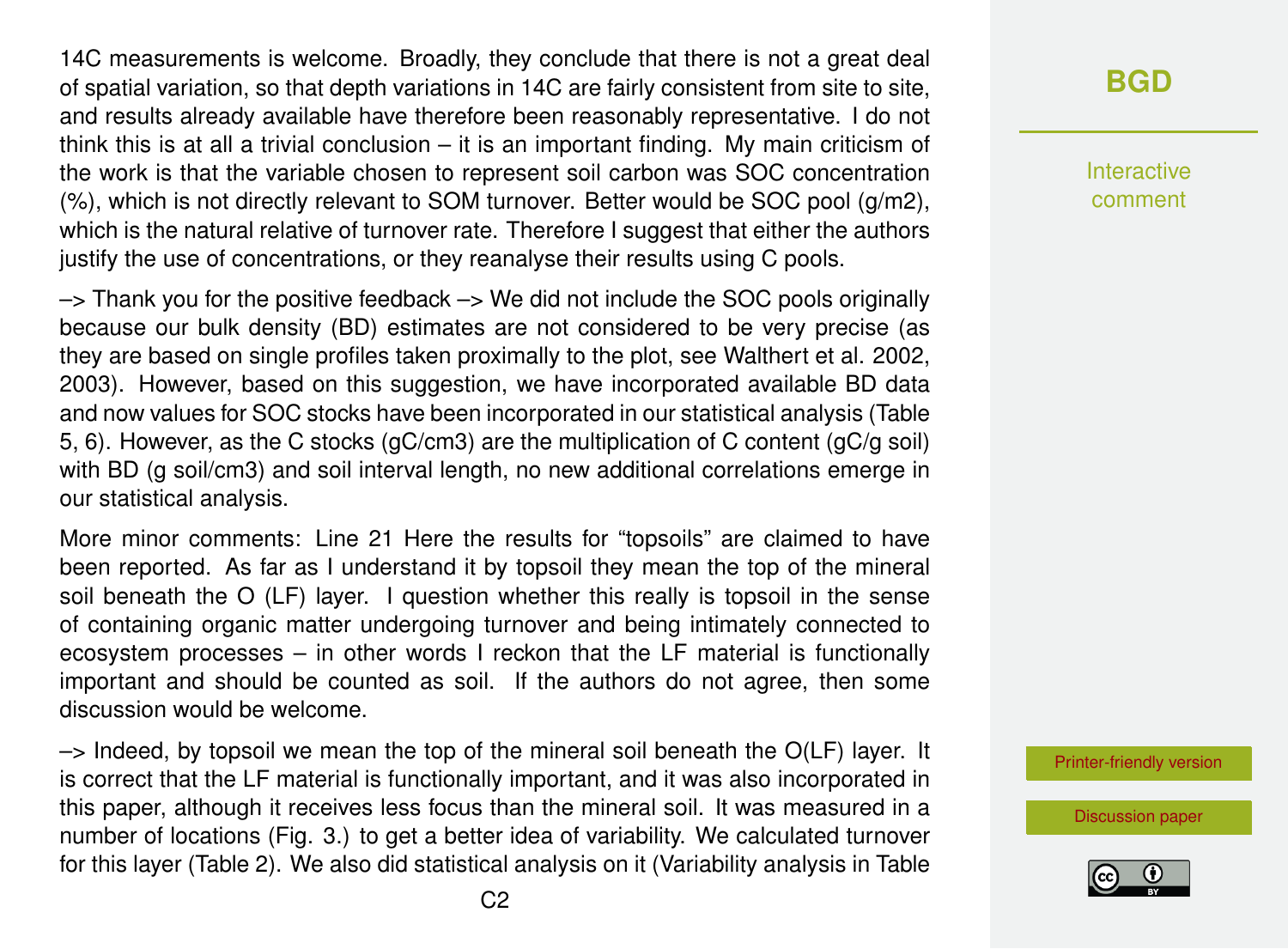#### 2, Spearman correlation in Table 5).

It would be of interest to know for example how much C  $(q/m2)$  is in the LF layer, and how much in the 0-5 cm at the top of the mineral soil.

–> For the 0-5 cm layer we have bulk-density estimated from single profiles proximal to the plot where the samples were taken. For the LF layer we found data that we were previously unaware of collected on the same plot, and this enabled us to determine the carbon stocks (WSL LWF). These data are now included in Supplemental Table 1.

Moreover, the numbers quoted in the Abstract  $(\Delta 14C 159, sd 36.4)$  appear actually to refer to the LF layer (Table 2)!

–> this was corrected - thank you.

Line 26 This last line of the Abstract is weak, if there are "important consequences" you should say what they are.

–> This formulation indeed broad, as our conclusions that apply to models are two-fold. On the one hand, large small-scale heterogeneity could be incorporated in plot-scale or catchment-scale models (CENTURY, DAYCENT etc), whilst on the other hand, for large spatial scale (Earth system models) we have a relative homogeneity. Because of this, we would prefer to keep this statement generic and provide more specific details later on in the manuscript.

Materials and methods The dates of much of the soil sampling are stated to be "in the course of the 1990s" which could mean that some samples were collected 10 years apart. Other samples were collected in 2014. It therefore is not strictly correct to compare 14C values, since they are not constant with time in soil in situ – indeed that is why 14C is a useful variable, and why the data of sampling is an important qualifier of every 14C measurement. Maybe the analysis here would not be much affected by the assumption that the 14C values refer to the same point in time, but the issue should be acknowledged and the assumption justified – perhaps the MRT values are sufficiently **[BGD](http://www.biogeosciences-discuss.net/)**

Interactive comment

[Printer-friendly version](http://www.biogeosciences-discuss.net/bg-2015-649/bg-2015-649-AC1-print.pdf)

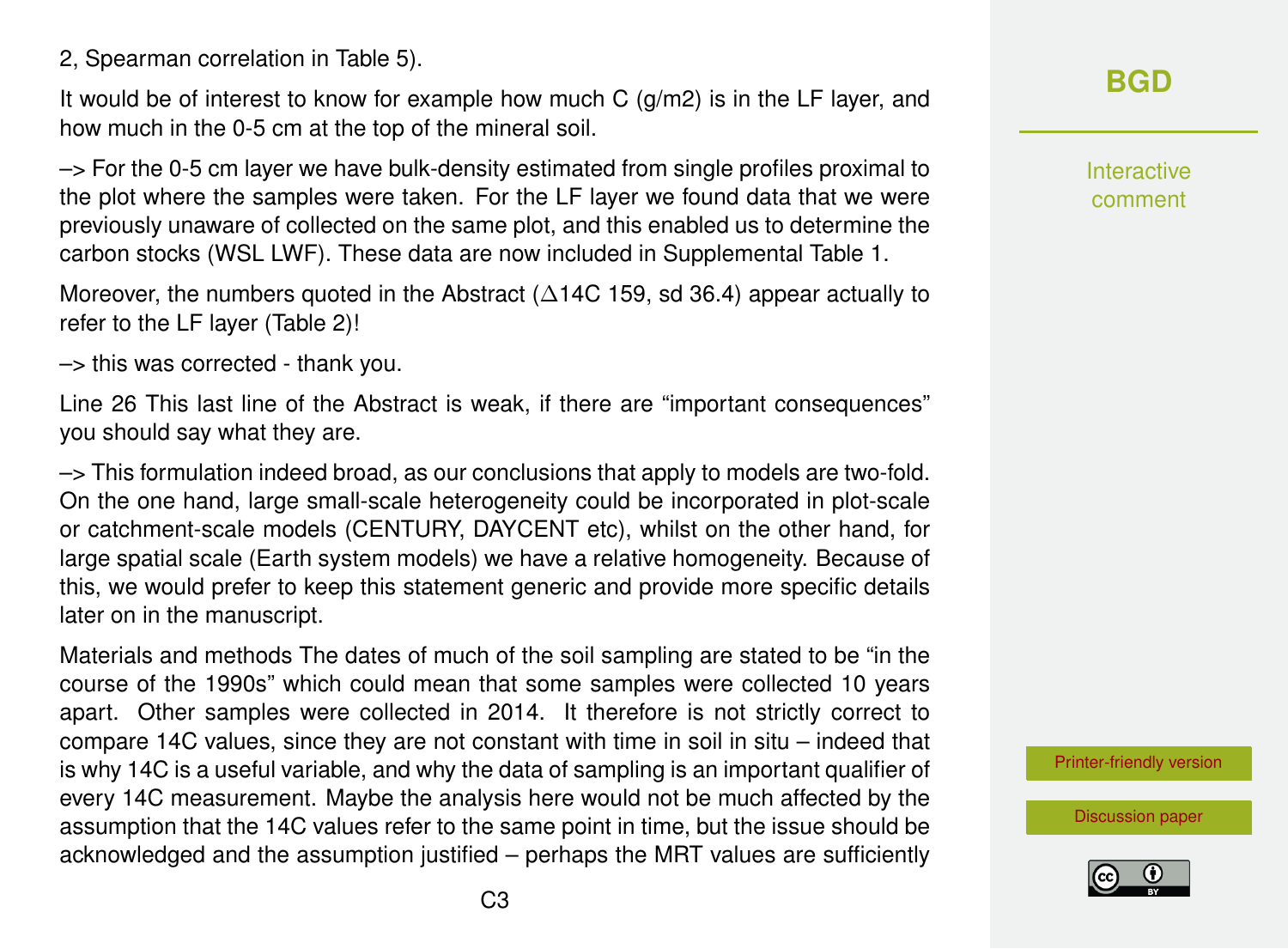long that a few years' difference in sampling date is of no consequence?

–> Thank you for this suggestion; this is absolutely correct. The measurements on these sites that have been done in 2014 are included in another paper (Van der Voort et al., in prep) for which the different atmospheric signal will be taken into account. This paper only concerns data only of the period 1994-1998. Because this was unclear, we have removed the reference of this sampling campaign.

Equation (2) This doesn't look right to me – the leading  $\Delta 14C$  shouldn't be there. Also, is it really necessary to apply the equation only to samples with a value of  $R>1$ , which is what seems to be stated in lines 124-5? And after reading further, I realise that I do not understand the difference between R and Fm.

–> Thank you for that remark, indeed there was a typo, which has been corrected.

Line 173 I don't see why the expressions "worst case" and "best case" are used here – the facts are the facts, we should not judge them.

 $\rightarrow$  Thank your for suggestion, we have adjusted the wording to incorporate this suggestion:

Line 199: "ranges from 50 ‰ (relative highest degree of variability scenario, Podzol) to 20 ‰ (relative lowest degree of variability, Cambisol) (Table 3).

Also, I do not fully understand what is learnt by showing that the variability of 14C correlates (or does not correlate) with variables like slope, MAP etc. This is not considered in the Discussion, yet the results for variation with clay and MAP appear as conclusions.

 $\rightarrow$  This is a good point, and required clarification. We have clarified this is the results section: line 176: "The Spearman coefficient identified few significant correlations between iAD14C in samples and climatic variables". Further details: (1) This paper looks at the variability on different scales, such as the plot and regional scale (Tables 2, 3 and 4). We do compare it to slope in the text, as we considered this as a causal factor in **[BGD](http://www.biogeosciences-discuss.net/)**

Interactive comment

[Printer-friendly version](http://www.biogeosciences-discuss.net/bg-2015-649/bg-2015-649-AC1-print.pdf)

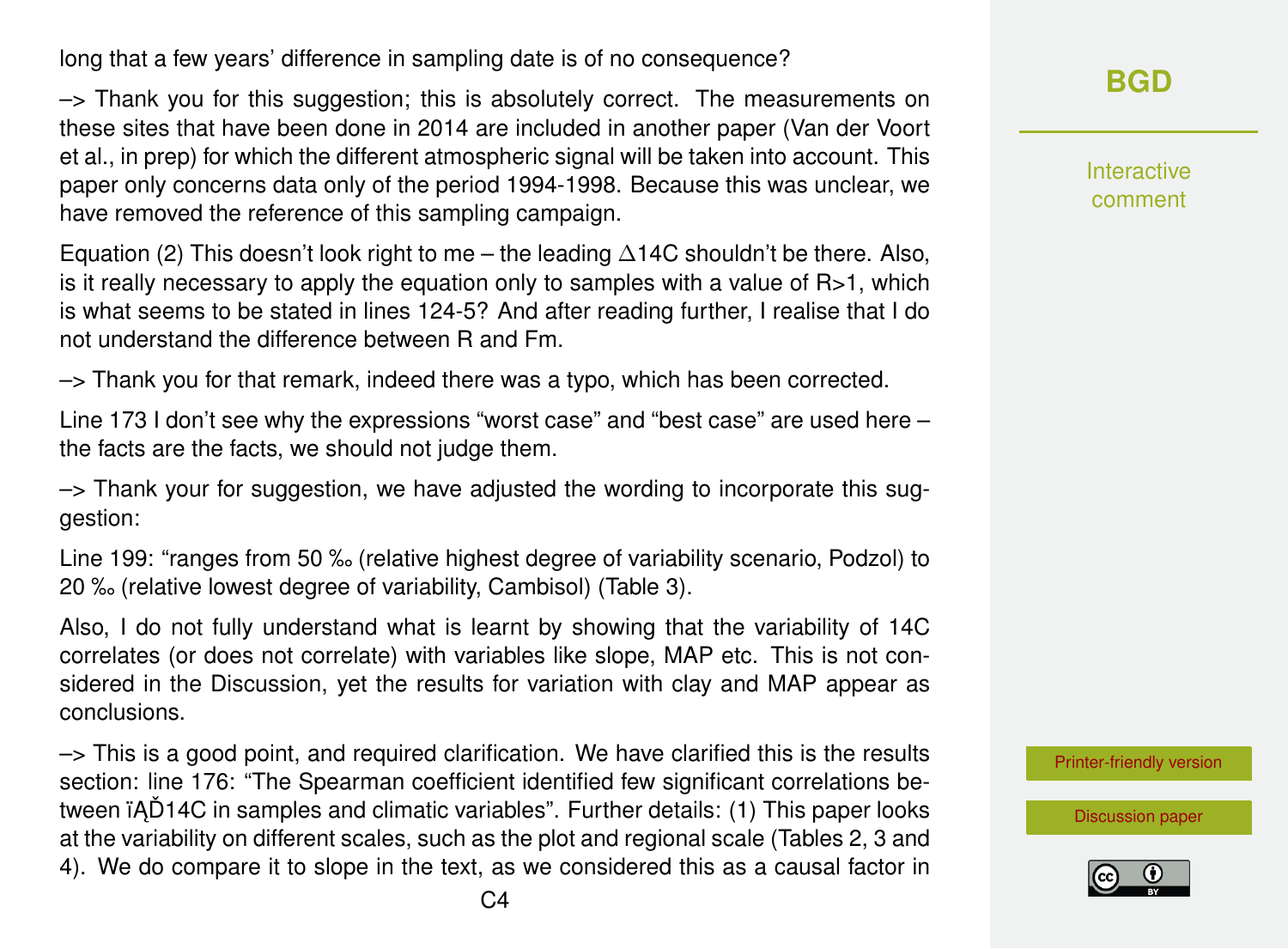the degree of variability. (2) We then look at the correlation between ∆14C and Slope, MAP etc. (Tables 5 & 6), because we would like to know if SOM dynamics depend on these environmental variables

I could not see any information about clay contents (e.g. why not in Table 1?).

–> Thank you for this suggestion, this has been added in Supplement Table 1.

Line 234 The word "marked" here is used rather carelessly. The values of MAP and MAT admittedly vary, but within fairly small ranges in a global context. And since the soil types and geologies also vary it can hardly be claimed that variations in the site attributes have been sufficiently covered – it might be for example that a trend in MAT counters one in MAP, or in soil type or in geology, or indeed in vegetation type (as far as I can see no information on tree species is provided, certainly not in Table 1) or NPP. Although the results are certainly of considerable interest, the fact that definite trends cannot be found does not mean that there are no trends

 $\rightarrow$  This is a valid point. We tried to eliminate the site-induced variability by inserting an nmle linear mixed-effect model and taking the Site/Core variable as the random variable. However, it is correct that this dataset has its limitations w.r.t. MAT and MAP range, and we explicitly tackle this by saying: Line 369 "While the present observations remain limited in geographic scope, the relative homogeneity of ∆14C signatures observed in surface and deep soils across climatic and geologic gradients implies that the rate of C incorporation may be similar and hence relatively insensitive to changing climate conditions".

Line 288 Is it really necessary to incorporate "factors that drive small-scale variability" into larger-scale models of SOM turnover? Is it not possible that ecosystem complexity and the costs of analysis mean that the more complex models implied here are unachievable?

 $\rightarrow$  For global models, this point is absolutely valid. There are however plenty of

## **[BGD](http://www.biogeosciences-discuss.net/)**

Interactive comment

[Printer-friendly version](http://www.biogeosciences-discuss.net/bg-2015-649/bg-2015-649-AC1-print.pdf)